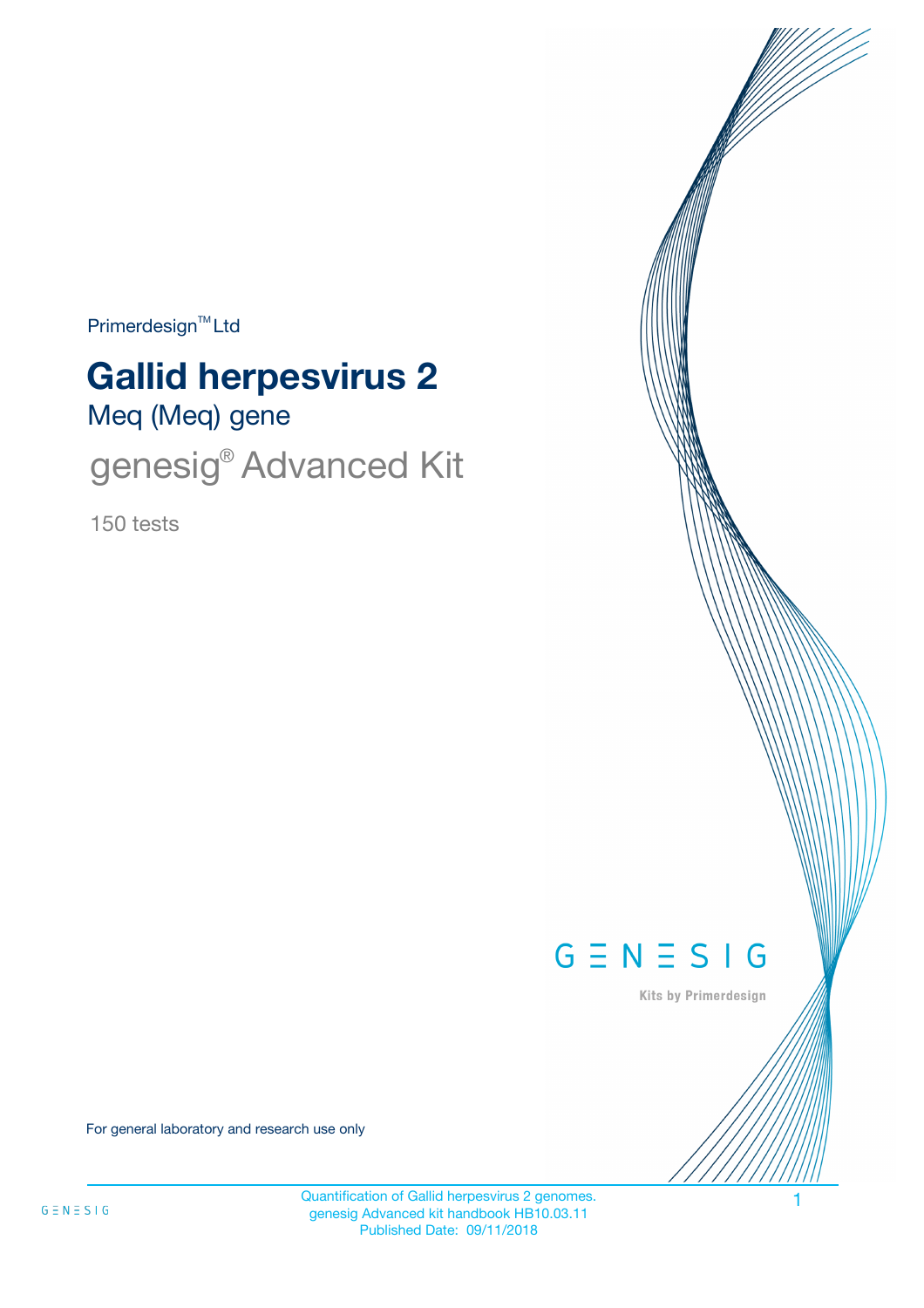### Introduction to Gallid herpesvirus 2

Gallid Herpesvirus 2 (GaHV-2) is one of the most widespread diseases afflicting chickens. Named after Jozsef Marek, a Hungarian veterinarian who discovered the virus in 1907, it is also known as Marek's Disease. It is a highly contagious, viral disease that may survive for months or years in litter and poultry dust. GaVHV-2 is an alphaherpesvirus with a double stranded, linear DNA genome of approximately 178 kb. Like other herpes viruses it has an icosahedral protein capsid and lipid envelope which forms the viron.

Infection occurs through the respiratory tract and infected birds can remain carriers and shedders of the virus for life. Incubation periods range from 3 weeks to months. Chickens become infected at an early age and the disease normally manifests itself at 8-24 weeks. The virulence of GaHV2 is expected to be a polygenic trait. Variation at a number of loci is expected to be involved which are the product of homolgous recombination events. This can bring together new mutations that originally evolved against different genetic backgrounds, driving the evolution of virulence such that the virus is now significantly more virulent than when it was first discovered. This process is enhanced during viral replication since DNA replication in alphaherpesviruses is recombination dependent. As such, recombination can occur between genetically distinct viruses infecting the same cell.

This disease is characterized by the presence of T cell lymphoma but can occur in several forms. The classical form gives rise to asymmetric paralysis of one or more limbs, immunosuppression due to impairment of the T-lymphocytes and lesions on nerves causing difficulty breathing. Lesions can also occur in the skin, skeletal muscle and organs, with the ovary, spleen, liver, kidneys, lungs, heart, proventriculus and adrenals being most commonly affected. In the acute form, the disease spreads rapidly and can result in high mortality rates. Death frequently occurs within seven days and is often preceded by a short period of depression. Ocular lymphomatosis and cutaneous Marek's disease are also observed, giving rise to a grey iris and blindness and lesions on feather follicles respectively. It is the latent infection of T-cells that is responsible for the long term carrier status of recovered birds.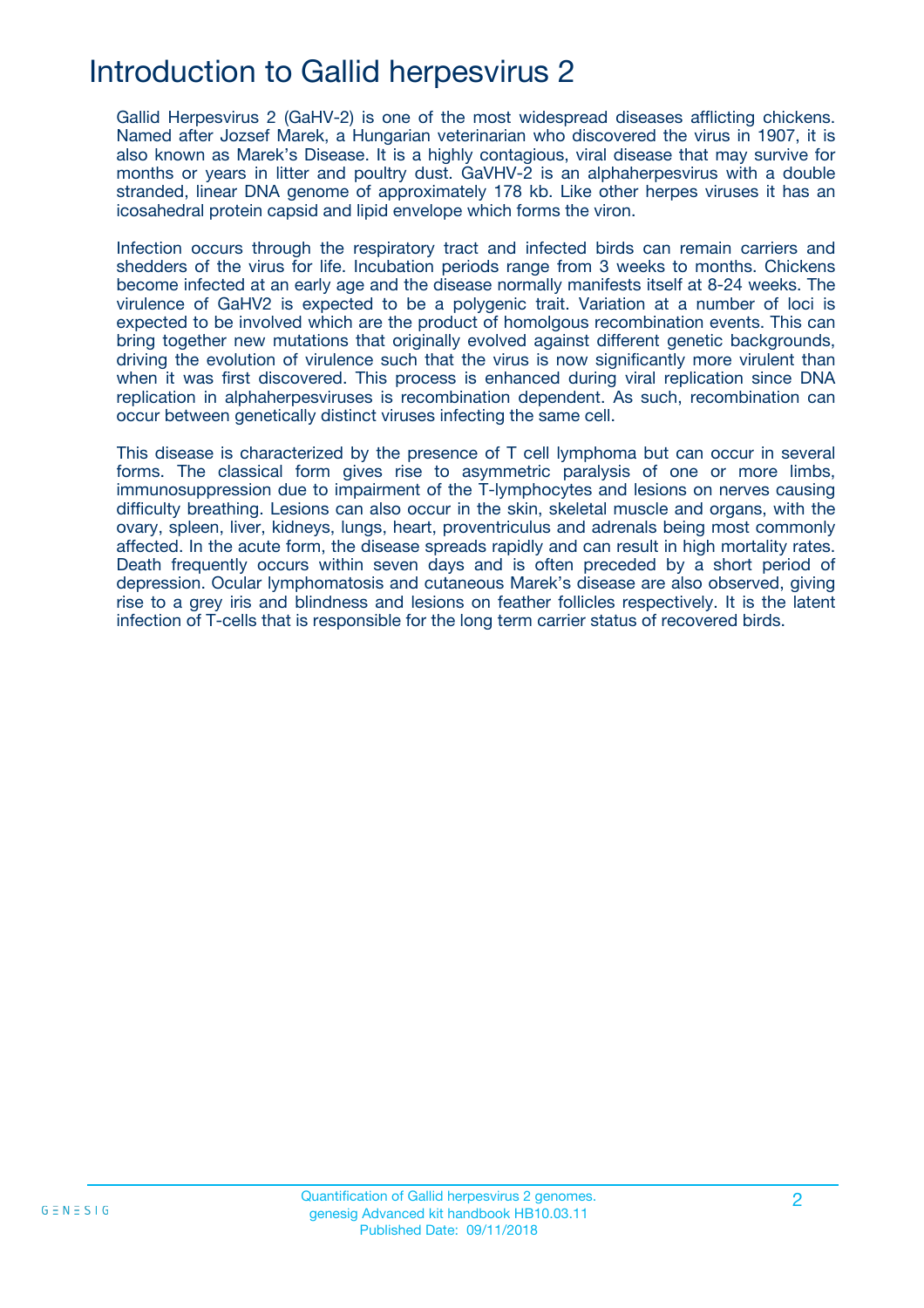# **Specificity**

The Primerdesign genesig Kit for Gallid herpesvirus 2 (GaHV-2) genomes is designed for the in vitro quantification of GaHV-2 genomes. The kit is designed to have a broad detection profile. Specifically, the primers represent 100% homology with over 95% of the NCBI database reference sequences available at the time of design.

The dynamics of genetic variation means that new sequence information may become available after the initial design. Primerdesign periodically reviews the detection profiles of our kits and when required releases new versions.

If you require further information, or have a specific question about the detection profile of this kit then please send an e.mail to enquiry@primerdesign.co.uk and our bioinformatics team will answer your question.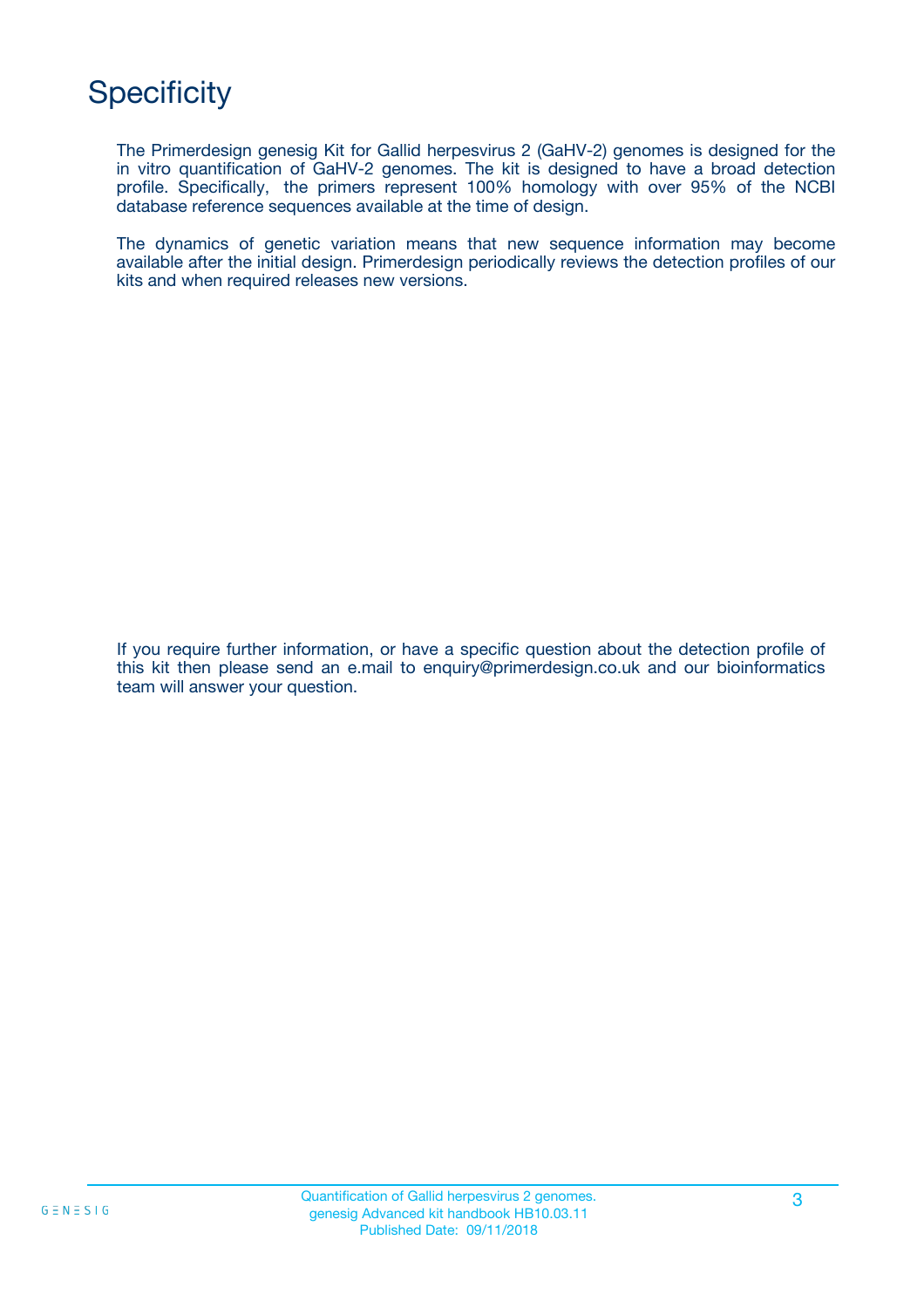### Kit contents

- **GaHV-2 specific primer/probe mix (150 reactions BROWN)** FAM labelled
- **GaHV-2 positive control template (for Standard curve RED)**
- **Internal extraction control primer/probe mix (150 reactions BROWN)** VIC labelled as standard
- **Internal extraction control DNA (150 reactions BLUE)**
- **Endogenous control primer/probe mix (150 reactions BROWN)** FAM labelled
- **RNase/DNase free water (WHITE)** for resuspension of primer/probe mixes
- **Template preparation buffer (YELLOW)** for resuspension of internal control template, positive control template and standard curve preparation

### Reagents and equipment to be supplied by the user

#### **Real-time PCR Instrument**

#### **Extraction kit**

This kit is recommended for use with genesig Easy DNA/RNA extraction kit. However, it is designed to work well with all processes that yield high quality RNA and DNA with minimal PCR inhibitors.

#### **oasig**TM **lyophilised or Precision**®**PLUS 2X qPCR Master Mix**

This kit is intended for use with oasig or PrecisionPLUS2X qPCR Master Mix.

**Pipettors and Tips**

**Vortex and centrifuge**

#### **Thin walled 1.5 ml PCR reaction tubes**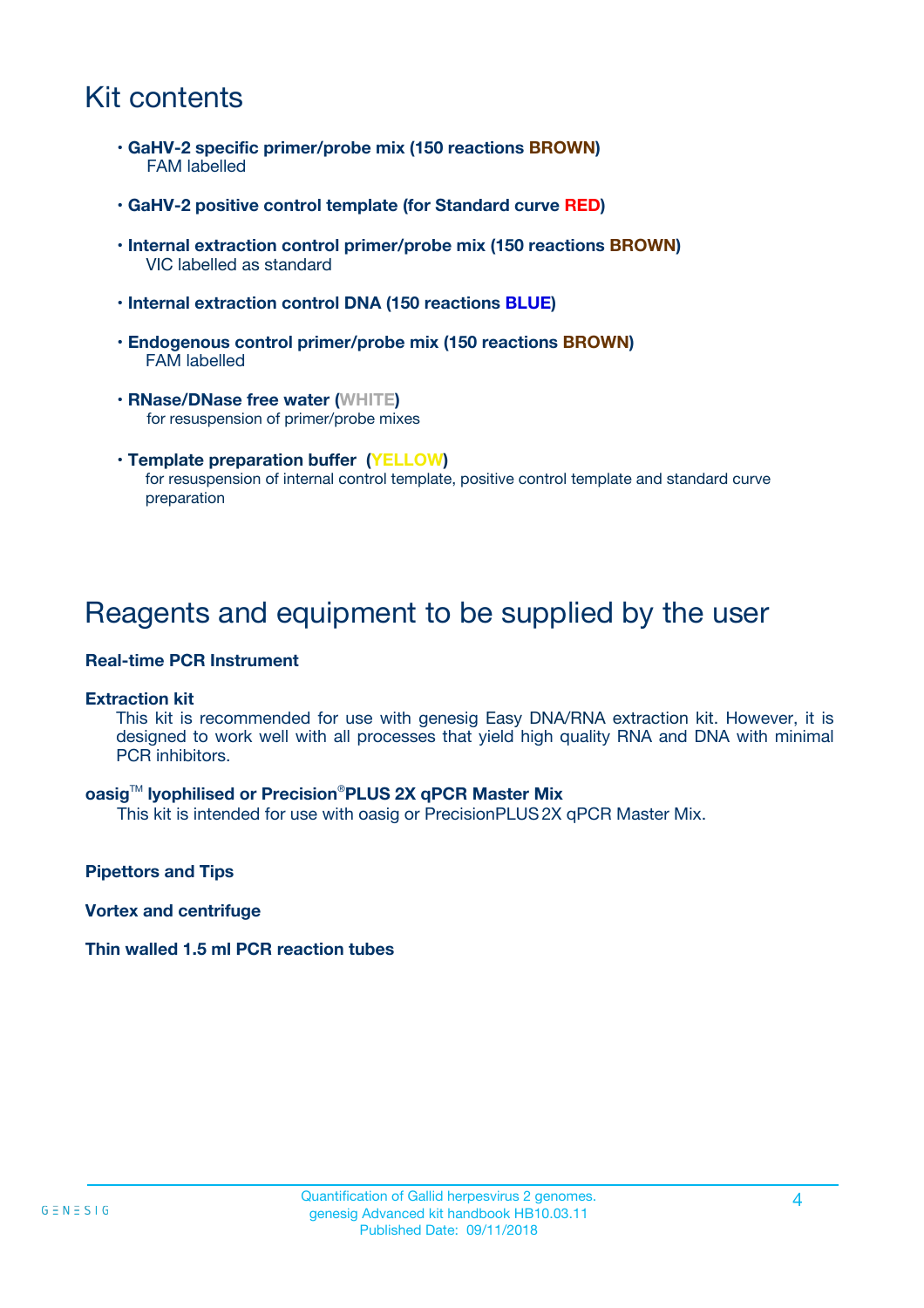### Kit storage and stability

This kit is stable at room temperature but should be stored at -20ºC on arrival. Once the lyophilised components have been resuspended they should not be exposed to temperatures above -20°C for longer than 30 minutes at a time and unnecessary repeated freeze/thawing should be avoided. The kit is stable for six months from the date of resuspension under these circumstances.

If a standard curve dilution series is prepared this can be stored frozen for an extended period. If you see any degradation in this serial dilution a fresh standard curve can be prepared from the positive control.

Primerdesign does not recommend using the kit after the expiry date stated on the pack.

### Suitable sample material

All kinds of sample material suited for PCR amplification can be used. Please ensure the samples are suitable in terms of purity, concentration, and DNA integrity (An internal PCR control is supplied to test for non specific PCR inhibitors). Always run at least one negative control with the samples. To prepare a negative-control, replace the template DNA sample with RNase/DNase free water.

### Dynamic range of test

Under optimal PCR conditions genesig GaHV-2 detection kits have very high priming efficiencies of >95% and can detect less than 100 copies of target template.

### Notices and disclaimers

This product is developed, designed and sold for research purposes only. It is not intended for human diagnostic or drug purposes or to be administered to humans unless clearly expressed for that purpose by the Food and Drug Administration in the USA or the appropriate regulatory authorities in the country of use. During the warranty period Primerdesign genesig detection kits allow precise and reproducible data recovery combined with excellent sensitivity. For data obtained by violation to the general GLP guidelines and the manufacturer's recommendations the right to claim under guarantee is expired. PCR is a proprietary technology covered by several US and foreign patents. These patents are owned by Roche Molecular Systems Inc. and have been sub-licensed by PE Corporation in certain fields. Depending on your specific application you may need a license from Roche or PE to practice PCR. Additional information on purchasing licenses to practice the PCR process may be obtained by contacting the Director of Licensing at Roche Molecular Systems, 1145 Atlantic Avenue, Alameda, CA 94501 or Applied Biosystems business group of the Applera Corporation, 850 Lincoln Centre Drive, Foster City, CA 94404. In addition, the 5' nuclease assay and other homogeneous amplification methods used in connection with the PCR process may be covered by U.S. Patents 5,210,015 and 5,487,972, owned by Roche Molecular Systems, Inc, and by U.S. Patent 5,538,848, owned by The Perkin-Elmer Corporation.

# Trademarks

Primerdesign™ is a trademark of Primerdesign Ltd.

genesig $^\circledR$  is a registered trademark of Primerdesign Ltd.

The PCR process is covered by US Patents 4,683,195, and 4,683,202 and foreign equivalents owned by Hoffmann-La Roche AG. BI, ABI PRISM® GeneAmp® and MicroAmp® are registered trademarks of the Applera Genomics (Applied Biosystems Corporation). BIOMEK® is a registered trademark of Beckman Instruments, Inc.; iCycler™ is a registered trademark of Bio-Rad Laboratories, Rotor-Gene is a trademark of Corbett Research. LightCycler™ is a registered trademark of the Idaho Technology Inc. GeneAmp®, TaqMan® and AmpliTaqGold® are registered trademarks of Roche Molecular Systems, Inc., The purchase of the Primerdesign™ reagents cannot be construed as an authorization or implicit license to practice PCR under any patents held by Hoffmann-LaRoche Inc.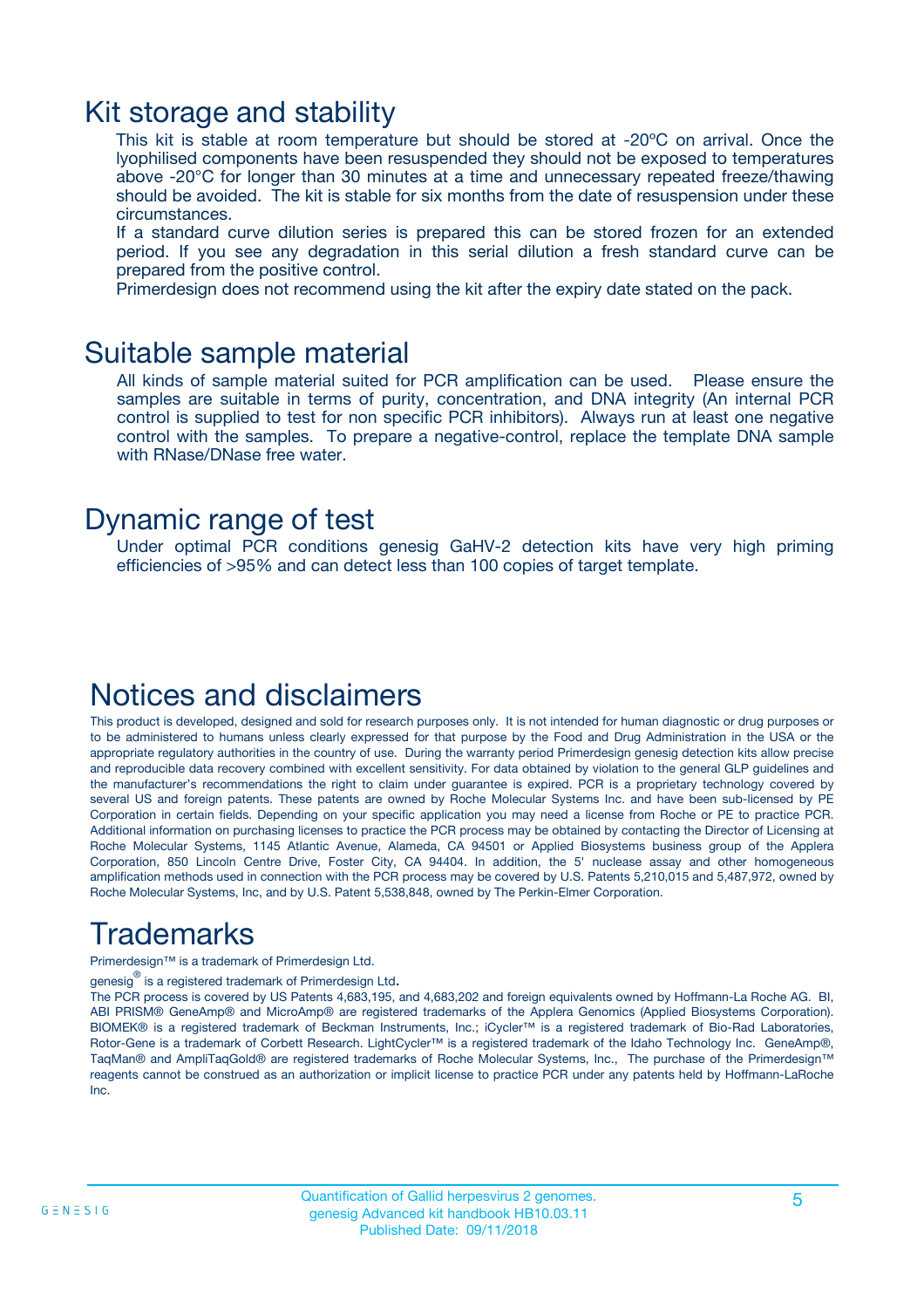### Principles of the test

#### **Real-time PCR**

A GaHV-2 specific primer and probe mix is provided and this can be detected through the FAM channel.

The primer and probe mix provided exploits the so-called TaqMan® principle. During PCR amplification, forward and reverse primers hybridize to the GaHV-2 DNA. A fluorogenic probe is included in the same reaction mixture which consists of a DNA probe labeled with a 5`-dye and a 3`-quencher. During PCR amplification, the probe is cleaved and the reporter dye and quencher are separated. The resulting increase in fluorescence can be detected on a range of qPCR platforms.

#### **Positive control**

For copy number determination and as a positive control for the PCR set up, the kit contains a positive control template. This can be used to generate a standard curve of GaHV-2 copy number / Cq value. Alternatively the positive control can be used at a single dilution where full quantitative analysis of the samples is not required. Each time the kit is used, at least one positive control reaction must be included in the run. A positive result indicates that the primers and probes for detecting the target GaHV-2 gene worked properly in that particular experimental scenario. If a negative result is obtained the test results are invalid and must be repeated. Care should be taken to ensure that the positive control does not contaminate any other kit component which would lead to false-positive results. This can be achieved by handling this component in a Post PCR environment. Care should also be taken to avoid cross-contamination of other samples when adding the positive control to the run. This can be avoided by sealing all other samples and negative controls before pipetting the positive control into the positive control well.

#### **Negative control**

To validate any positive findings a negative control reaction should be included every time the kit is used. For this reaction the RNase/DNase free water should be used instead of template. A negative result indicates that the reagents have not become contaminated while setting up the run.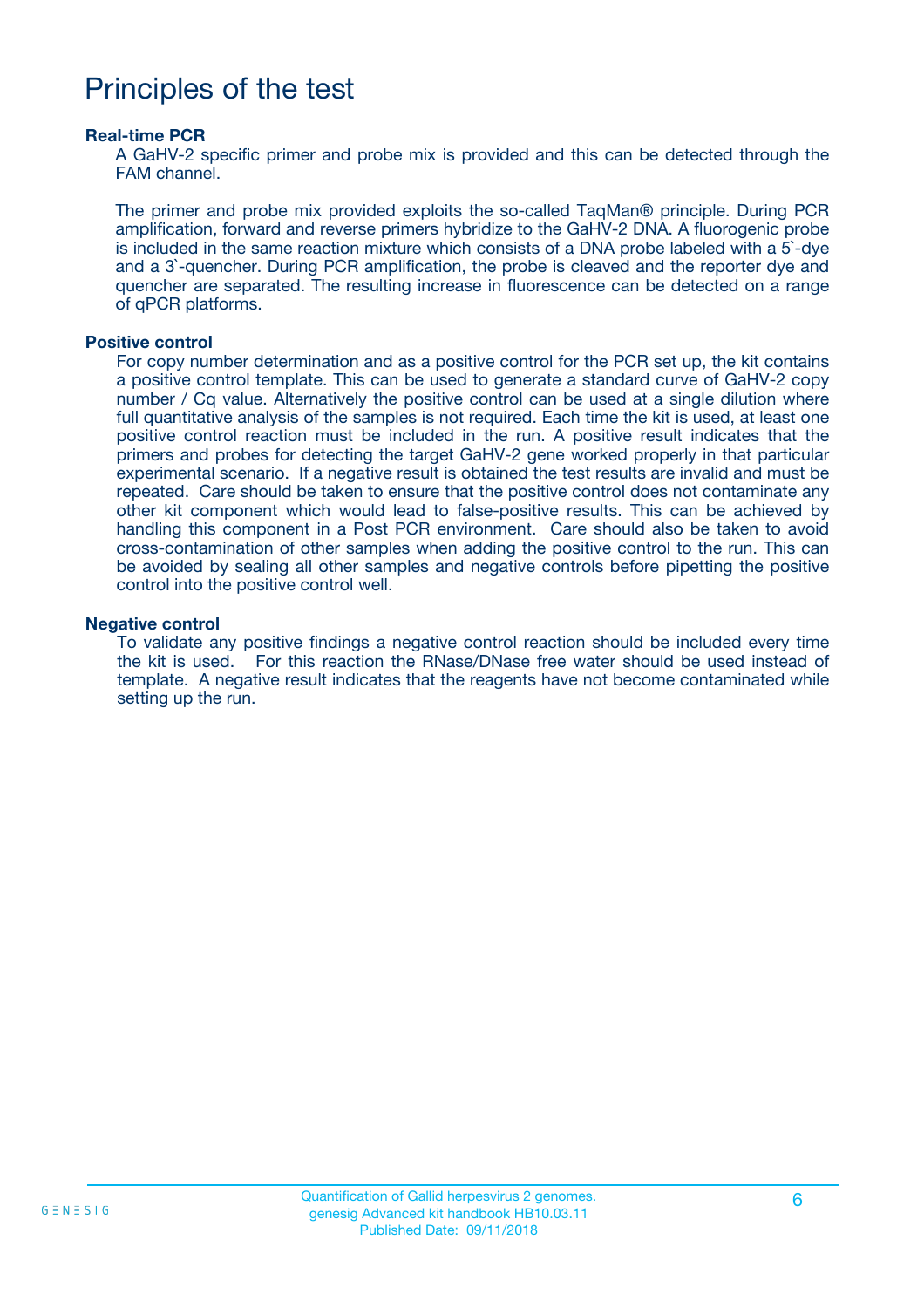#### **Internal DNA extraction control**

When performing DNA extraction, it is often advantageous to have an exogenous source of DNA template that is spiked into the lysis buffer. This control DNA is then co-purified with the sample DNA and can be detected as a positive control for the extraction process. Successful co-purification and qPCR for the control DNA also indicates that PCR inhibitors are not present at a high concentration.

A separate primer and probe mix are supplied with this kit to detect the exogenous DNA using qPCR. The primers are present at PCR limiting concentrations which allows multiplexing with the target sequence primers. Amplification of the control DNA does not interfere with detection of the GaHV-2 target DNA even when present at low copy number. The Internal control is detected through the VIC channel and gives a Cq value of 28+/-3.

#### **Endogenous control**

To confirm extraction of a valid biological template, a primer and probe mix is included to detect an endogenous gene. Detection of the endogenous control is through the FAM channel and it is NOT therefore possible to perform a multiplex with the GaHV-2 primers. A poor endogenous control signal may indicate that the sample did not contain sufficient biological material.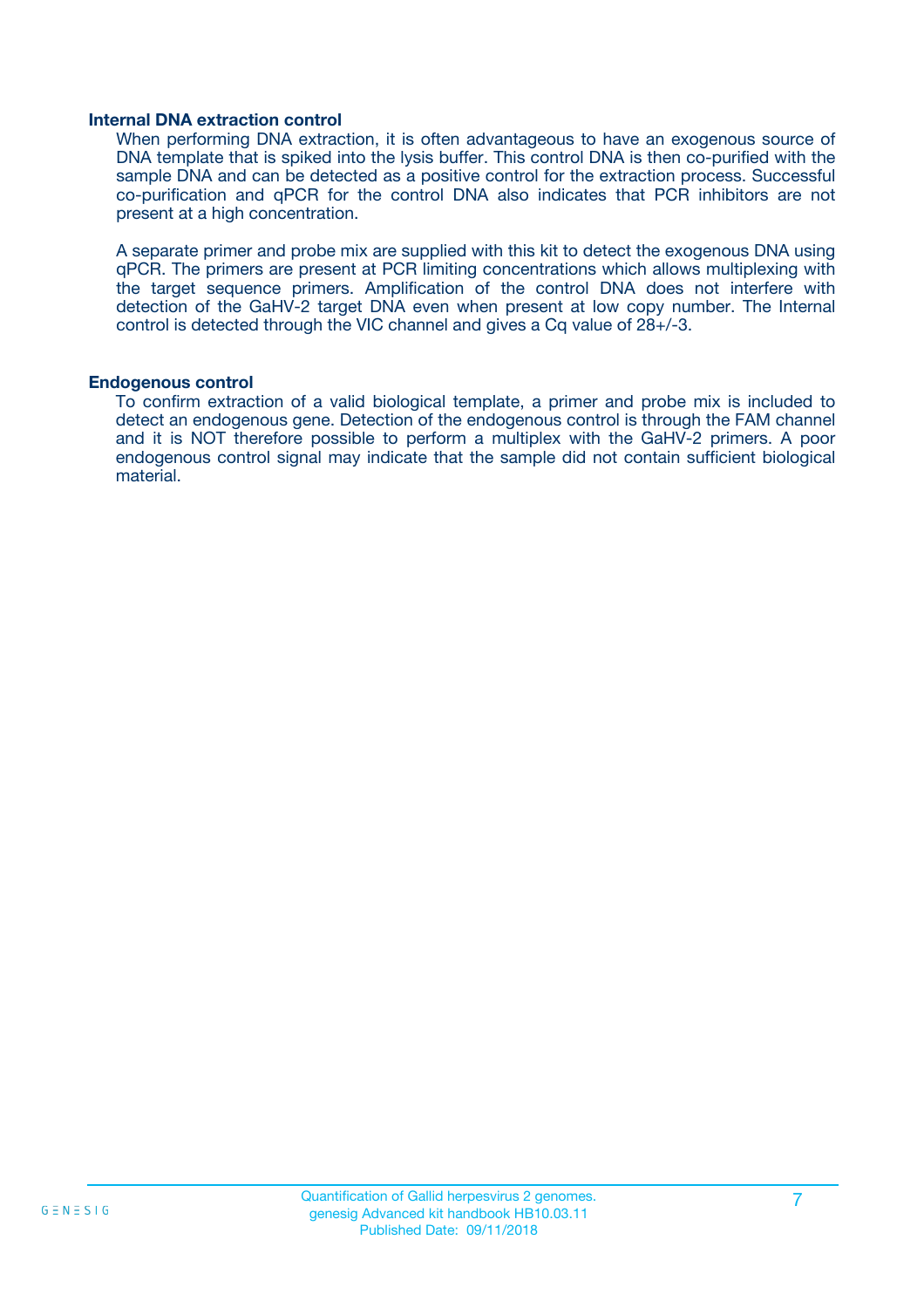### Resuspension protocol

To minimize the risk of contamination with foreign DNA, we recommend that all pipetting be performed in a PCR clean environment. Ideally this would be a designated PCR lab or PCR cabinet. Filter tips are recommended for all pipetting steps.

- **1. Pulse-spin each tube in a centrifuge before opening.** This will ensure lyophilised primer and probe mix is in the base of the tube and is not spilt upon opening the tube.
- **2. Resuspend the primer/probe mixes in the RNase/DNase free water supplied, according to the table below:**

To ensure complete resuspension, vortex each tube thoroughly.

| Component - resuspend in water                       |             |  |
|------------------------------------------------------|-------------|--|
| <b>Pre-PCR pack</b>                                  |             |  |
| GaHV-2 primer/probe mix (BROWN)                      | $165$ µl    |  |
| Internal extraction control primer/probe mix (BROWN) | $165$ $\mu$ |  |
| Endogenous control primer/probe mix (BROWN)          | 165 µl      |  |

**3. Resuspend the internal control template and positive control template in the template preparation buffer supplied, according to the table below:** To ensure complete resuspension, vortex each tube thoroughly.

| Component - resuspend in template preparation buffer |          |  |  |
|------------------------------------------------------|----------|--|--|
| <b>Pre-PCR heat-sealed foil</b>                      |          |  |  |
| Internal extraction control DNA (BLUE)               |          |  |  |
| <b>Post-PCR heat-sealed foil</b>                     |          |  |  |
| GaHV-2 Positive Control Template (RED) *             | $500$ µl |  |  |

\* This component contains high copy number template and is a VERY significant contamination risk. It must be opened and handled in a separate laboratory environment, away from the other components.

### DNA extraction

The internal extraction control DNA can be added either to the DNA lysis/extraction buffer or to the DNA sample once it has been resuspended in lysis buffer.

**DO NOT add the internal extraction control DNA directly to the unprocessed biological sample as this will lead to degradation and a loss in signal.**

- **1. Add 4µl of the Internal extraction control DNA (BLUE) to each sample in DNA lysis/extraction buffer per sample.**
- **2. Complete DNA extraction according to the manufacturers protocols.**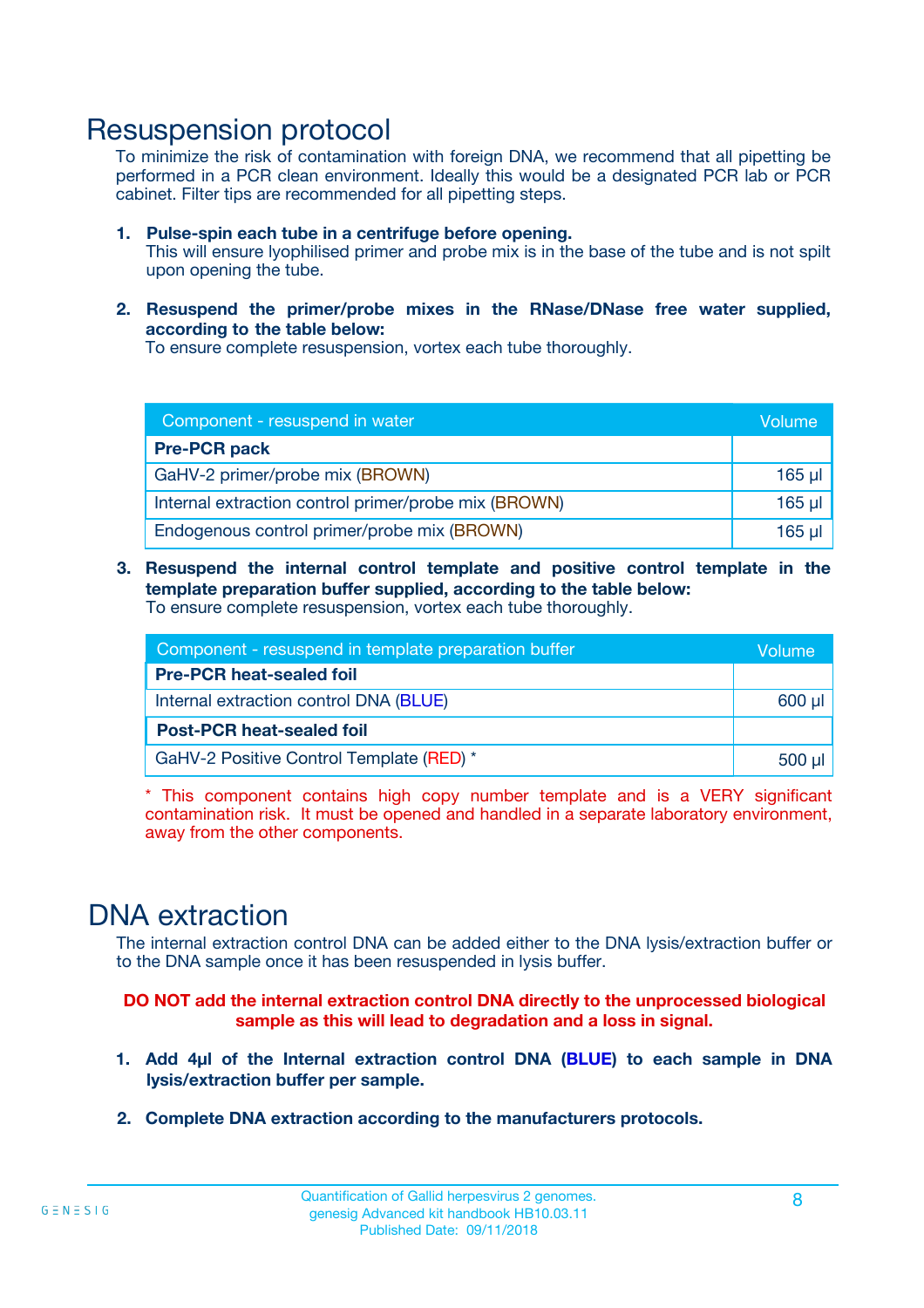# qPCR detection protocol

**1. For each DNA sample prepare a reaction mix according to the table below:** Include sufficient reactions for positive and negative controls.

| Component                                            | Volume   |
|------------------------------------------------------|----------|
| oasig or PrecisionPLUS 2X qPCR Master Mix            | $10 \mu$ |
| GaHV-2 primer/probe mix (BROWN)                      | 1 µI     |
| Internal extraction control primer/probe mix (BROWN) | 1 µl     |
| <b>RNase/DNase free water (WHITE)</b>                | $3 \mu$  |
| <b>Final Volume</b>                                  | 15 µl    |

**2. For each DNA sample prepare an endogenous control reaction according to the table below (Optional):**

**This control reaction will provide useful information regarding the quality of the biological sample.**

| Component                                   | Volume   |
|---------------------------------------------|----------|
| oasig or PrecisionPLUS 2X qPCR Master Mix   | $10 \mu$ |
| Endogenous control primer/probe mix (BROWN) | 1 µI     |
| <b>RNase/DNase free water (WHITE)</b>       | $4 \mu$  |
| <b>Final Volume</b>                         | 15 µl    |

- **3. Pipette 15µl of each mix into individual wells according to your qPCR experimental plate set up.**
- **4. Prepare sample DNA templates for each of your samples.**
- **5. Pipette 5µl of DNA template into each well, according to your experimental plate set up.**

For negative control wells use 5µl of RNase/DNase free water. The final volume in each well is 20ul.

**6. If a standard curve is included for quantitative analysis, prepare a reaction mix according to the table below:**

| Component                                 | Volume          |
|-------------------------------------------|-----------------|
| oasig or PrecisionPLUS 2X qPCR Master Mix | 10 $\mu$        |
| GaHV-2 primer/probe mix (BROWN)           | 1 µI            |
| <b>RNase/DNase free water (WHITE)</b>     | $4 \mu$         |
| <b>Final Volume</b>                       | 15 <sub>µ</sub> |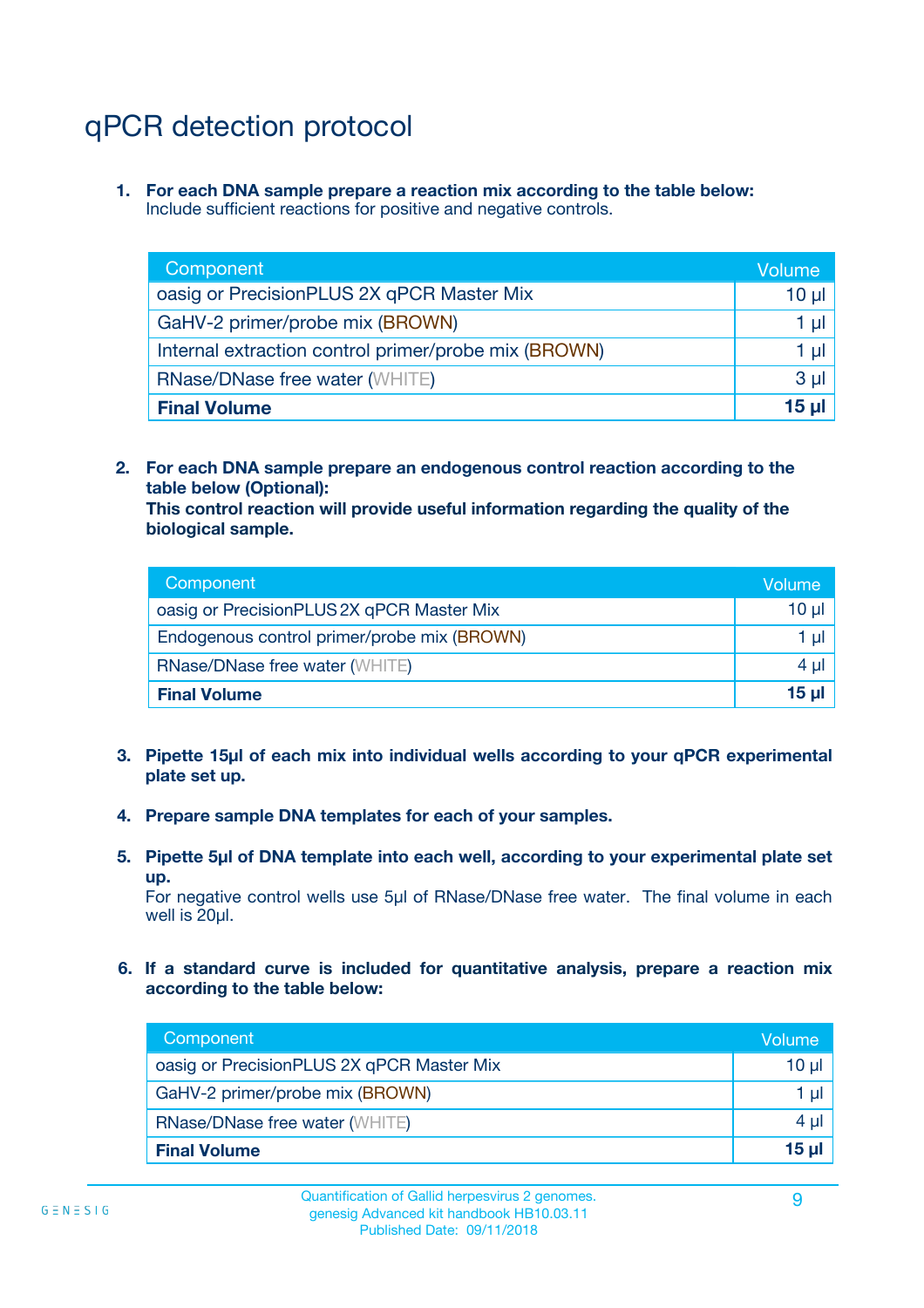#### **7. Preparation of standard curve dilution series.**

- 1) Pipette 90µl of template preparation buffer into 5 tubes and label 2-6
- 2) Pipette 10µl of Positive Control Template (RED) into tube 2
- 3) Vortex thoroughly
- 4) Change pipette tip and pipette 10µl from tube 2 into tube 3
- 5) Vortex thoroughly

Repeat steps 4 and 5 to complete the dilution series

| <b>Standard Curve</b>         | <b>Copy Number</b>     |
|-------------------------------|------------------------|
| Tube 1 Positive control (RED) | $2 \times 10^5$ per µl |
| Tube 2                        | $2 \times 10^4$ per µl |
| Tube 3                        | $2 \times 10^3$ per µl |
| Tube 4                        | $2 \times 10^2$ per µl |
| Tube 5                        | 20 per µl              |
| Tube 6                        | 2 per µl               |

**8. Pipette 5µl of standard template into each well for the standard curve according to your experimental plate set up.**

#### The final volume in each well is 20µl.

# qPCR amplification protocol

Amplification conditions using oasig or PrecisionPLUS 2X qPCR Master Mix.

|             | <b>Step</b>       | <b>Time</b>     | Temp    |
|-------------|-------------------|-----------------|---------|
|             | Enzyme activation | 2 min           | 95 °C   |
| Cycling x50 | Denaturation      | 10 <sub>s</sub> | 95 $°C$ |
|             | DATA COLLECTION * | 60 s            | 60 °C   |

\* Fluorogenic data should be collected during this step through the FAM and VIC channels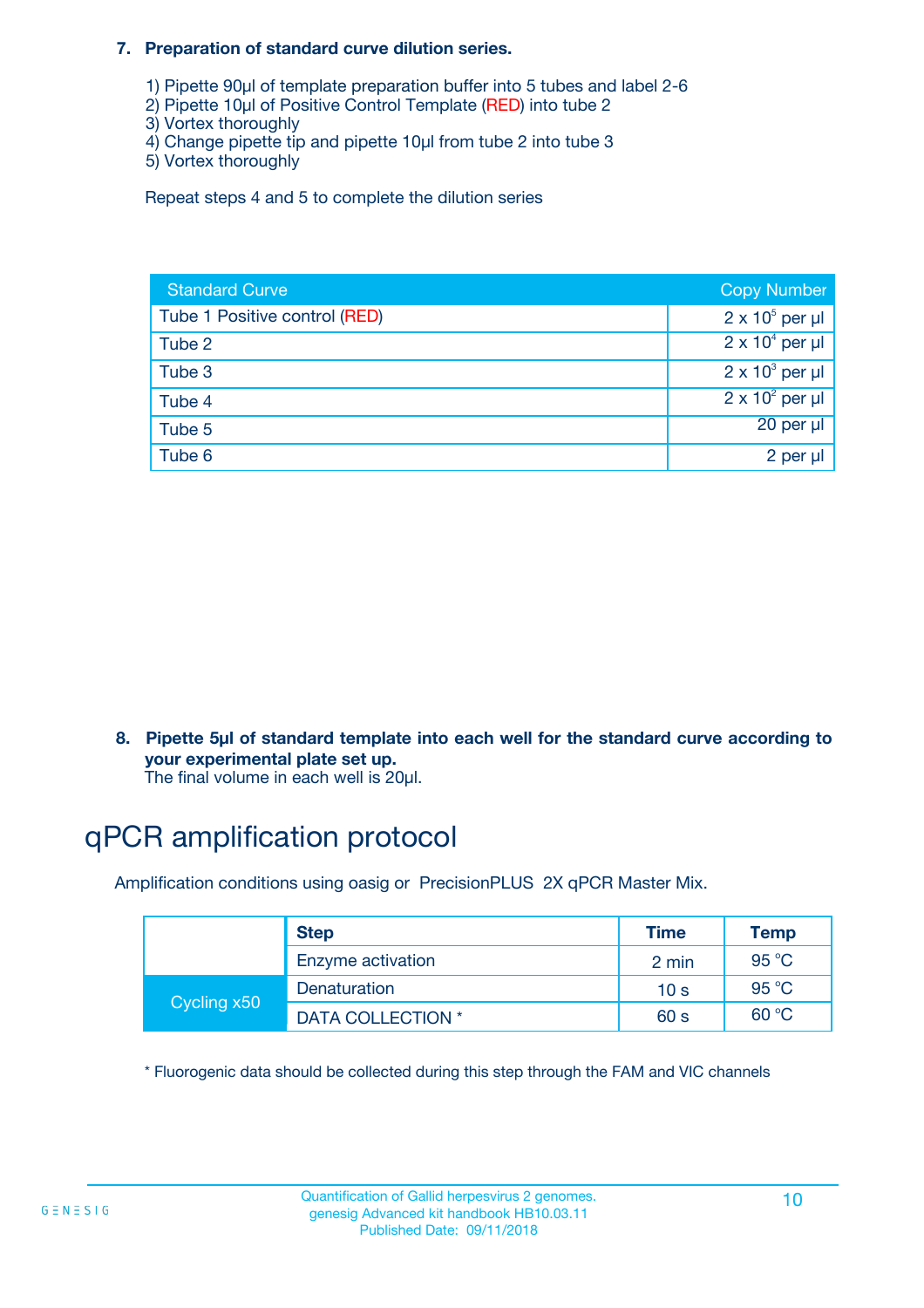# Interpretation of results

| <b>Target</b><br>(FAM) | <b>Internal</b><br>control<br>(NIC) | <b>Positive</b><br>control | <b>Negative</b><br>control | Interpretation                                                                                                  |
|------------------------|-------------------------------------|----------------------------|----------------------------|-----------------------------------------------------------------------------------------------------------------|
| $\leq 30$              | $+ 1 -$                             | ÷                          |                            | <b>POSITIVE QUANTITATIVE RESULT</b><br>calculate copy number                                                    |
| > 30                   | ٠                                   | ÷                          |                            | <b>POSITIVE QUANTITATIVE RESULT</b><br>calculate copy number                                                    |
| > 30                   |                                     | ÷                          |                            | <b>POSITIVE QUALITATIVE RESULT</b><br>do not report copy number as this<br>may be due to poor sample extraction |
|                        | ÷                                   | ÷                          |                            | <b>NEGATIVE RESULT</b>                                                                                          |
| $+ 1 -$                | $+ 1 -$                             | ÷                          | $\leq$ 35                  | <b>EXPERIMENT FAILED</b><br>due to test contamination                                                           |
| $+$ / -                | $+ 1 -$                             | ÷                          | > 35                       | $\star$                                                                                                         |
|                        |                                     | ÷                          |                            | <b>SAMPLE PREPARATION FAILED</b>                                                                                |
|                        |                                     |                            | $+$ /                      | <b>EXPERIMENT FAILED</b>                                                                                        |

Positive control template (**RED**) is expected to amplify between Cq 16 and 23. Failure to satisfy this quality control criterion is a strong indication that the experiment has been compromised.

\*Where the test sample is positive and the negative control is positive with a  $Ca > 35$ , the sample must be reinterpreted based on the relative signal strength of the two results:



If the sample amplifies  $> 5$  Cq earlier than the negative control then the sample should be reinterpreted (via the table above) with the negative control verified as negative.



If the sample amplifies  $< 5$  Cq earlier than the negative control then the positive sample result is invalidated and<br>the result should be determined  $the$  result should be inconclusive due to test contamination. The test for this sample should be repeated.